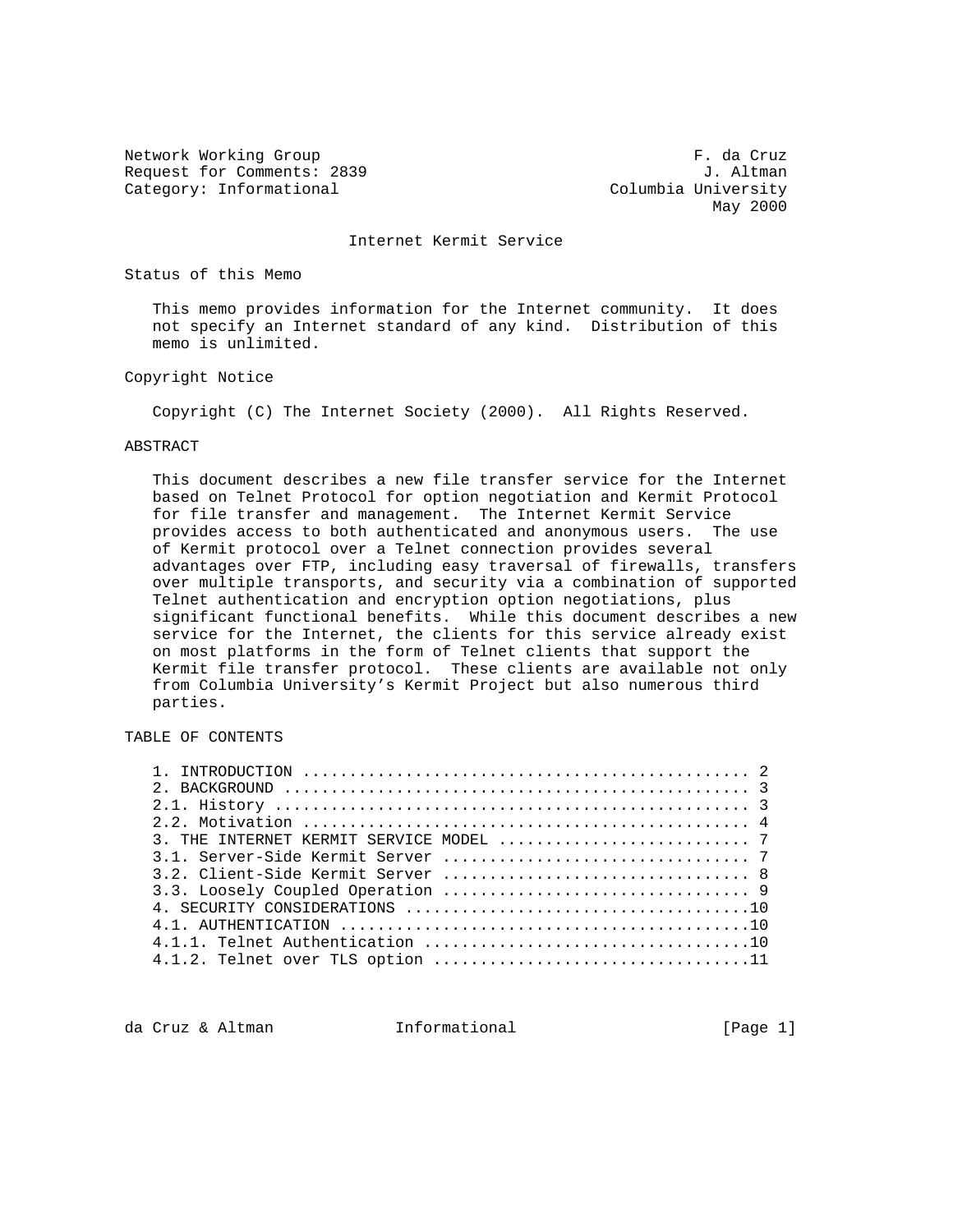| 4.1.3. Plaintext Authentication via Kermit REMOTE LOGIN 11 |  |
|------------------------------------------------------------|--|
| 4.1.4. Plaintext Authentication via Command Prompt 11      |  |
|                                                            |  |
|                                                            |  |
|                                                            |  |
|                                                            |  |
|                                                            |  |
| 5.1. Features for System Administrators 13                 |  |
|                                                            |  |
|                                                            |  |
|                                                            |  |
|                                                            |  |
|                                                            |  |

#### PREFACE

 This document describes an Internet Kermit Service (IKS) which provides an alternative to FTP for the transfer of files. This service is based upon both the TELNET protocol and the Kermit file transfer protocol.

1. INTRODUCTION

The Internet Kermit Service:

- 1. Provides direct access to Kermit file transfer and management services without requiring the user to first login to a shell account;
- 2. Provides Kermit file transfer and management services to anonymous users;
- 3. Provides services to all Telnet clients that support Kermit file transfer protocol via a simple, predictable, scriptable, and well-documented textual interface;
- 4. Provides direct and tightly-coupled access to a Kermit server when requested via the Telnet Kermit Option [TKO].

 This memo assumes knowledge of Transmission Control Protocol, the Telnet Protocol [TEL], the Kermit File Transfer Protocol [KER,PRF], Telnet Kermit Option [TKO], and the commands and features of Kermit software [CKB,CMG,K95].

 The key words "MUST", "MUST NOT", "REQUIRED", "SHALL", "SHALL NOT", "SHOULD", "SHOULD NOT", "RECOMMENDED", "MAY", and "OPTIONAL" in this document are to be interpreted as described in RFC 2119 [BCP].

da Cruz & Altman (Page 2)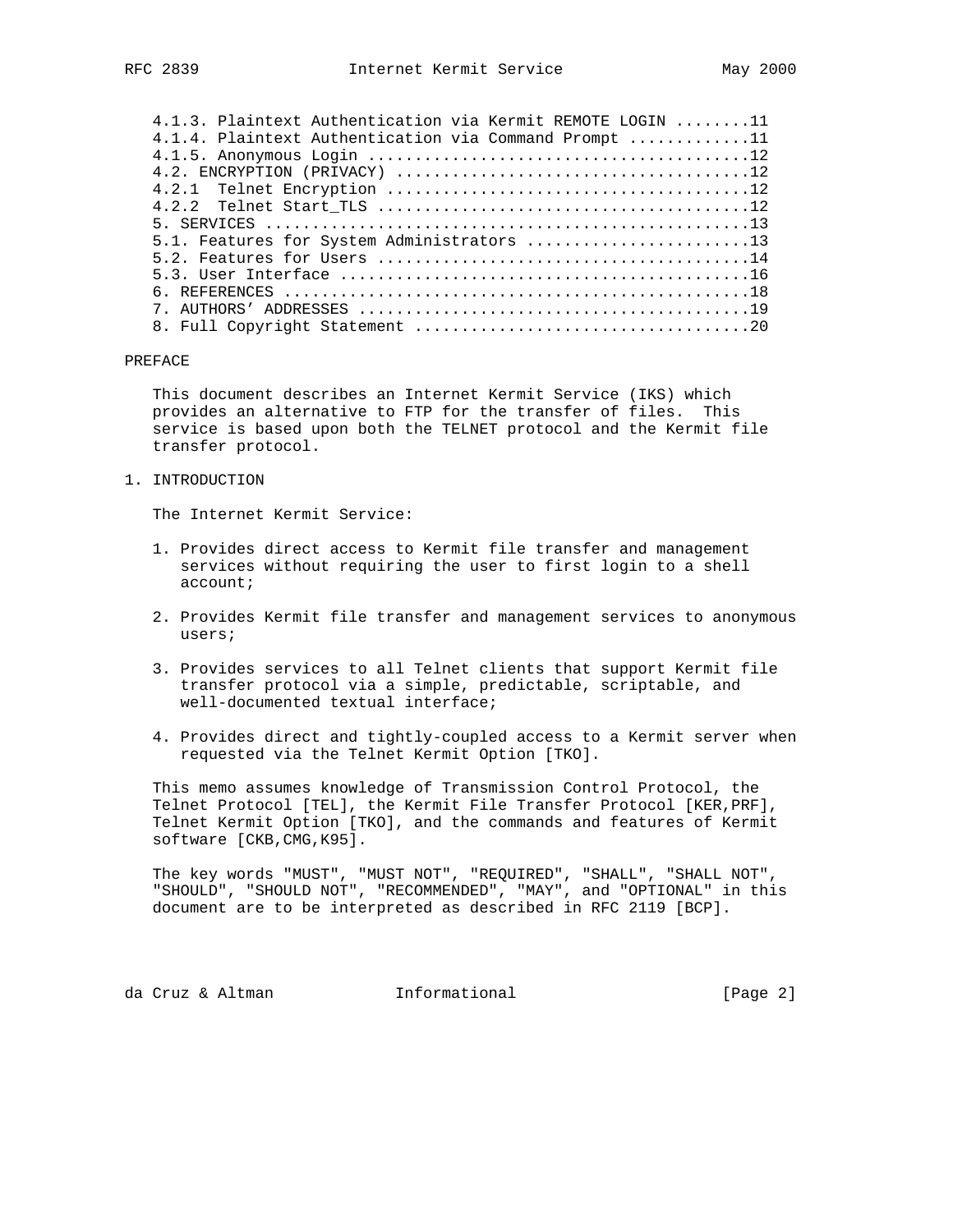Definitions:

Kermit server

 A software program that is ready to accept and act upon commands in the form of well-defined Kermit packets [KER].

Kermit client

 A software program that receives requests through its user interface from a human user (or a script or other source) and translates them to command packets, which it sends to a Kermit server, thus initiating a Kermit protocol transaction such as the transfer of one or more files.

# 2. BACKGROUND

2.1. History

 "Kermit" is the name of an extensible platform- and medium independent file transfer and management protocol [KER,PRF] and of a suite of communications software programs that implement it and integrate it with other communications functions [CMG,CKB,K95].

 The Kermit protocol was first developed at Columbia University in New York City in 1981 for transferring files without errors between diverse types of computers over potentially hostile communication links. Since 1981, the Kermit Project at Columbia University has expanded the protocol, developed communications software that implements it upon key platforms, and worked with volunteer programmers at other sites adapting Kermit protocol to other platforms or communication methods. The Kermit Project also serves as the central point of Kermit software development, support, information, and distribution throughout the world.

 Kermit software is now available for nearly every computer and operating system in existence. The major features of the most popular Kermit programs are:

- Connection establishment and maintenance for a variety of connection methods including direct serial, dialup, TCP/IP, X.25, DECnet, and NETBIOS.
- Terminal emulation.
- Error-free transfer of both text and binary files, individually or in groups.
- Character-set translation during both terminal emulation and text-mode file transfer -- a unique feature of Kermit software.

da Cruz & Altman **Informational** [Page 3]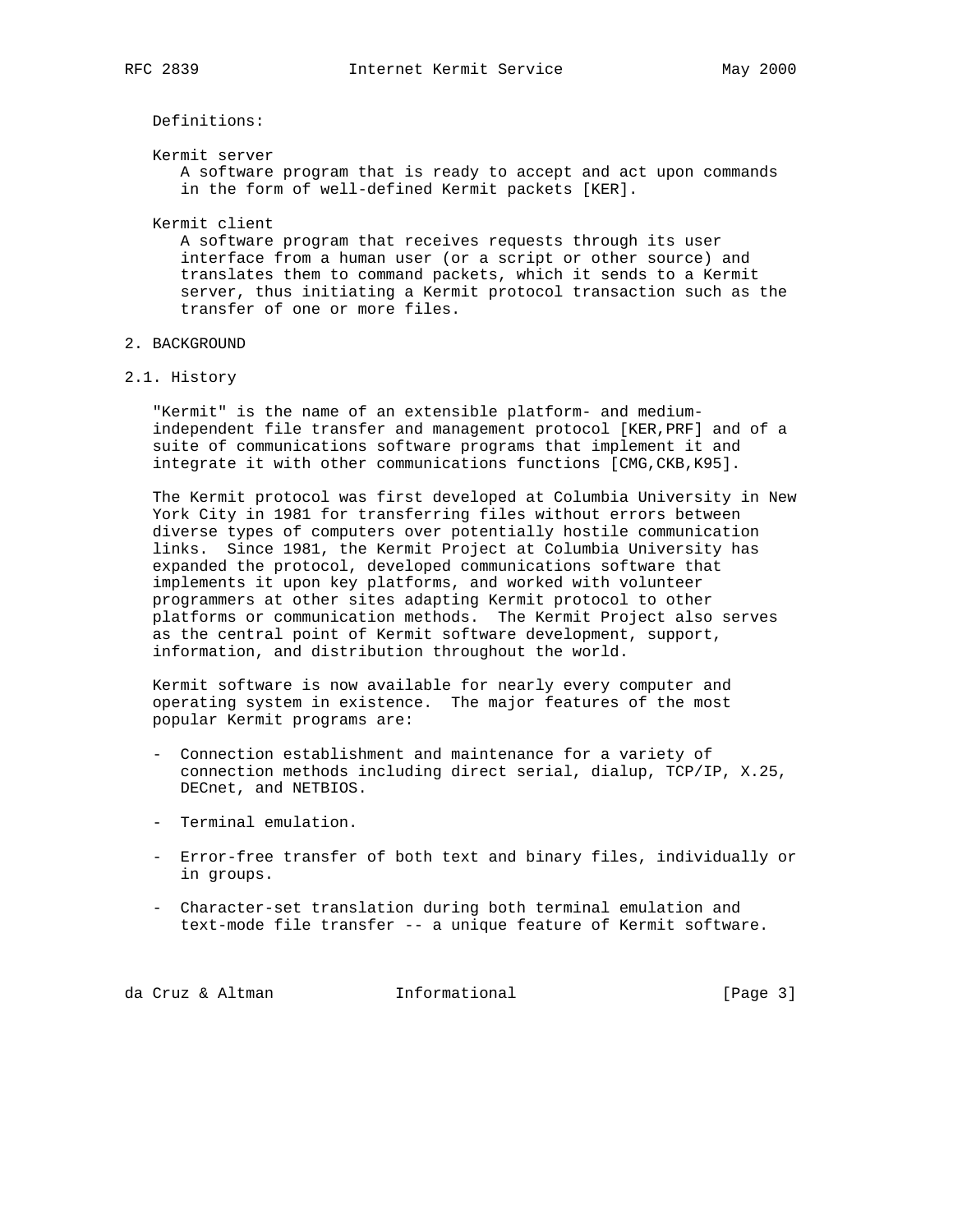- Remote file management through the client/server protocol.
- A powerful and portable scripting language allowing complete automation of any task that can be performed manually.

 Kermit's command and script language is consistent across all platforms and communication methods, thus offering a unified method for accomplishing a wide range of communication tasks manually or under script control.

 A single Kermit program combines the functions of many different programs such as uucp, cu, tip, telnet, rlogin, ftp, iconv, and expect: it is a Telnet and Rlogin client that can also transfer files; it is a file transfer program that can also convert character sets; it is a dialout program that can use dialing directories and understands country codes and area codes; it is fully scriptable; it offers both client/server and interactive modes of operation. In its desktop versions (particularly for DOS, Windows, and OS/2) it offers all the features of communications software that are usually lacking from Internet client software (key mapping, colors, scrollback, mouse functions, printer control, etc)

 Kermit software is widely used throughout the academic, government, and corporate spheres, both in the USA and internationally.

 In addition to the Kermit software developed and/or distributed by the Kermit Project at Columbia University, hundreds of other software products -- commercial, shareware, and freeware -- also include some level of support for the Kermit protocol. Thus there are hundreds, perhaps thousands, of independent and interoperable Kermit protocol implementations based upon the open Kermit protocol specification [KER].

 The Internet has formed the primary mechanism by which users and developers of Kermit software have collaborated to produce feature and command sets that continually evolve to meet their needs as technology changes.

2.2. Motivation.

 Kermit protocol and software makes connections from one computer to another and transfers data between them. Countless people "live" in Kermit all day long; as a customizable Telnet or Rlogin (or serial communication) client with a wide selection of terminal emulations and convenience features, it is their window onto the Internet.

da Cruz & Altman 1nformational (Page 4)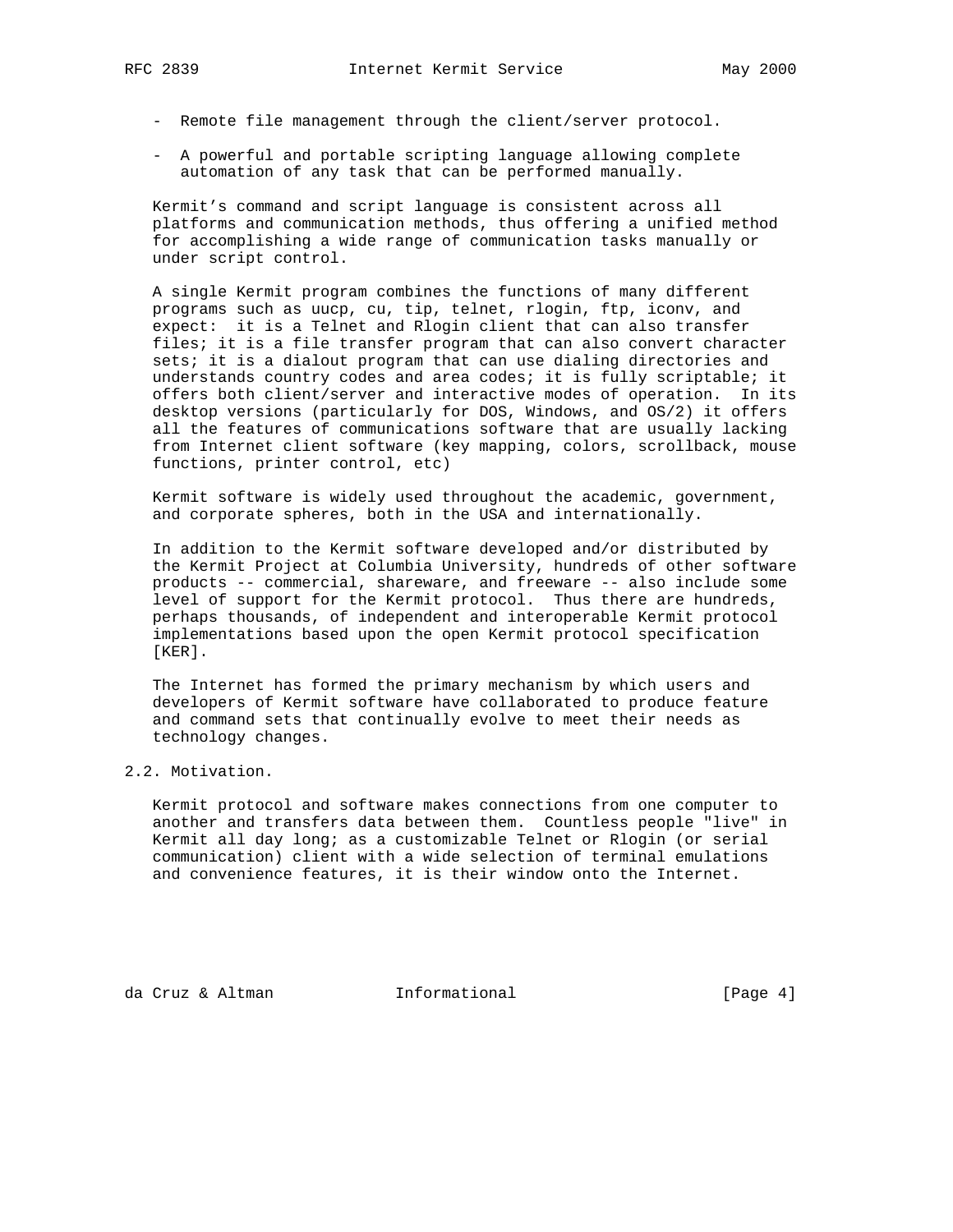Others use it in more creative ways, including some that involve key parts of the Internet, e.g. in batch or cron jobs that update news or web servers or fetch email, or to monitor routers, terminal servers, and hubs and dial pagers when faults are detected. It is used by vendors of telecommunications equipment for remote diagnosis, patching, and updates. Telecom managers often use Kermit scripts to configure PBXs, muxes, routers, or terminal servers. In the world of commerce, Kermit is widely used for financial transactions, EDI, medical claim submission, and so forth. It is used with mobile barcode readers in warehousing and inventory applications. It is found in US Postal Service sorting and scanning equipment. It connects many of the logistics and supply systems throughout the military. It is found in fast-food restaurant cash registers, milling and die-cutting machines, textile looms and cutters, printing presses, and medical diagnostic equipment. It was the communications backbone of the 1994 Brazilian national election -- the largest in history.

 And yet there has never been a strong, explicit connection of Kermit with the Internet. In the early years, Kermit acted as a kind of do-it-yourself network, enabling ordinary users to make connections that were not already there, and for some years was the predominant method of connecting a personal computer to the ARPAnet (e.g. by dialing a TAC).

 Nowadays, however, with so many of the world's computers on the Internet, the role of Kermit software and protocol is changing. Kermit users on the network would like to have the features, functions, and interface they are accustomed to -- especially the automation features -- available for use in settings where presently only tools like FTP are available -- and even more so in situations where standard software like FTP can't be used.

 An Internet Kermit Service can fill this role, and augment the data transfer power and flexibility of other Internet applications such as Web browsers:

- Like FTP, Kermit provides a service that can be accessed from many different platforms with a consistent set of commands, but unlike FTP, these commands include programming constructions such as variables, arrays, looping and selection mechanisms, and local and remote procedure calls.
- Like FTP, Kermit provides both text- and binary-mode data transfer, as well as file management capabilities. But Kermit also offers numerous features lacking from FTP, such as

da Cruz & Altman **Informational** (Page 5)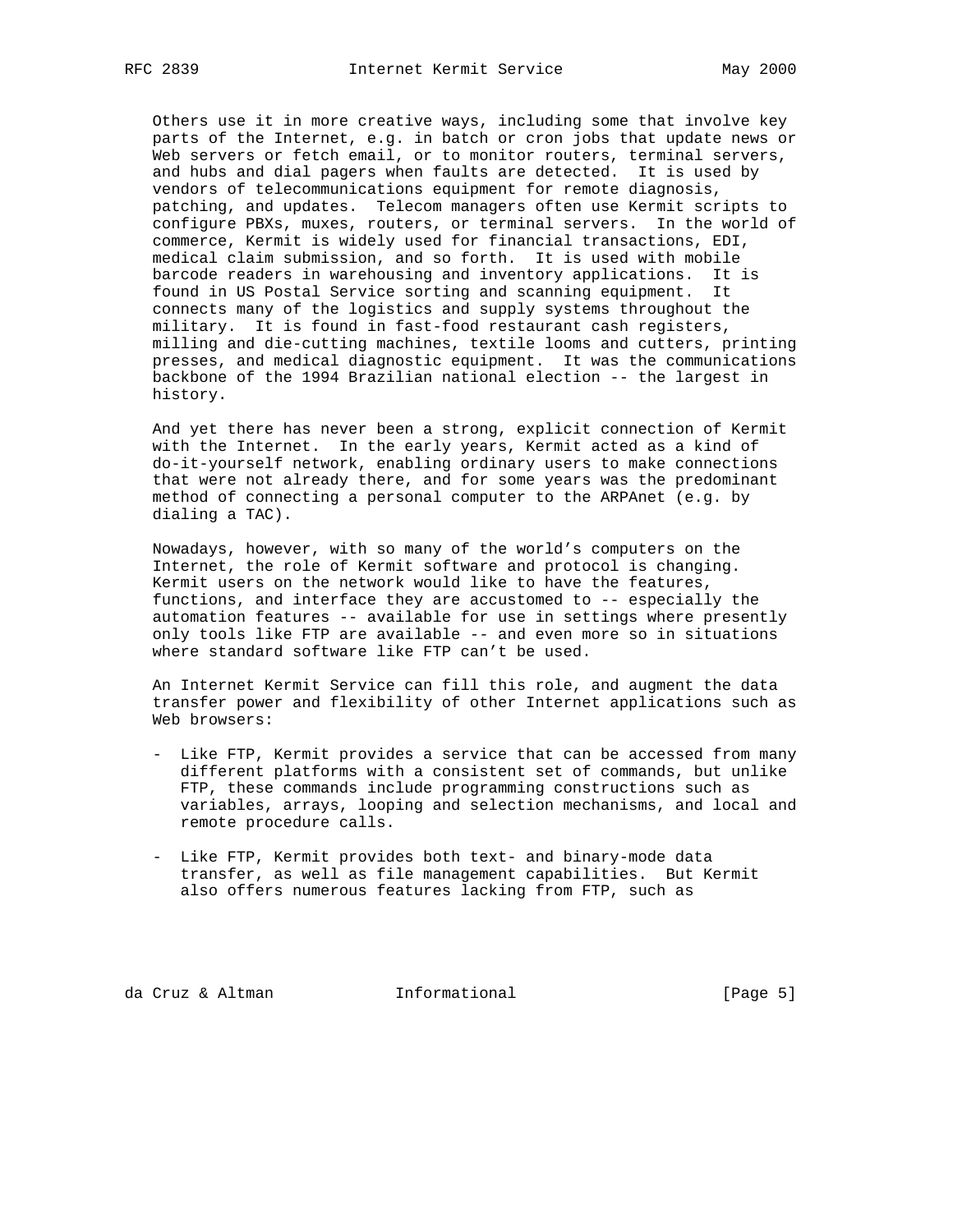character-set translation, flexible file selection mechanisms, attribute preservation, and so on (see Section 5.3 for a longer list).

- Unlike standard FTP, Kermit can transfer data through multiple firewalls, proxies, and network address translators (NATs) on a single port.
- Unlike FTP, Kermit can transfer data across a combination of transports (e.g. dial-up to a terminal server and thence to an Internet host).
- Authentication and data transfer can take place over secure connections (mutually authenticated and encrypted) using established Telnet authentication and encryption options.
- Unlike traditional Kermit use over Telnet, anonymous access is possible, and the considerable overhead of the intervening Telnet server and pseudoterminal service is eliminated.

 Until now the primary obstacles to an Internet Kermit Service have been:

- Issues of authentication, privacy, and anonymous access. These have been addressed in our implementation, as described Section 4 of this document.
- Issues of coordination and control. A Kermit software program can be in any of several "modes": at its command prompt or menu, awaiting commands from the user; in terminal mode, in which the user's keystrokes are sent to the remote computer or service; or in protocol mode, in which two Kermit programs communicate via well-defined Kermit packets [KER]. Commands or operations valid in one mode do not necessarily work in another. Until now, it has been the user's responsibility to switch modes at one or both ends of the connection as needed. A companion document [TKO] to this one specifies a mechanism to closely couple the client and server via Telnet protocol negotiations, allowing each to know the other's state and to switch to the appropriate mode automatically so a valid and useful relationship obtains at all times.
- Lack of a standard TCP port. The "registered" port 1649 was assigned by IANA for this purpose (27 September 1995) and is named "Kermit". (renamed from "Inspect".)

da Cruz & Altman **Informational** (Page 6)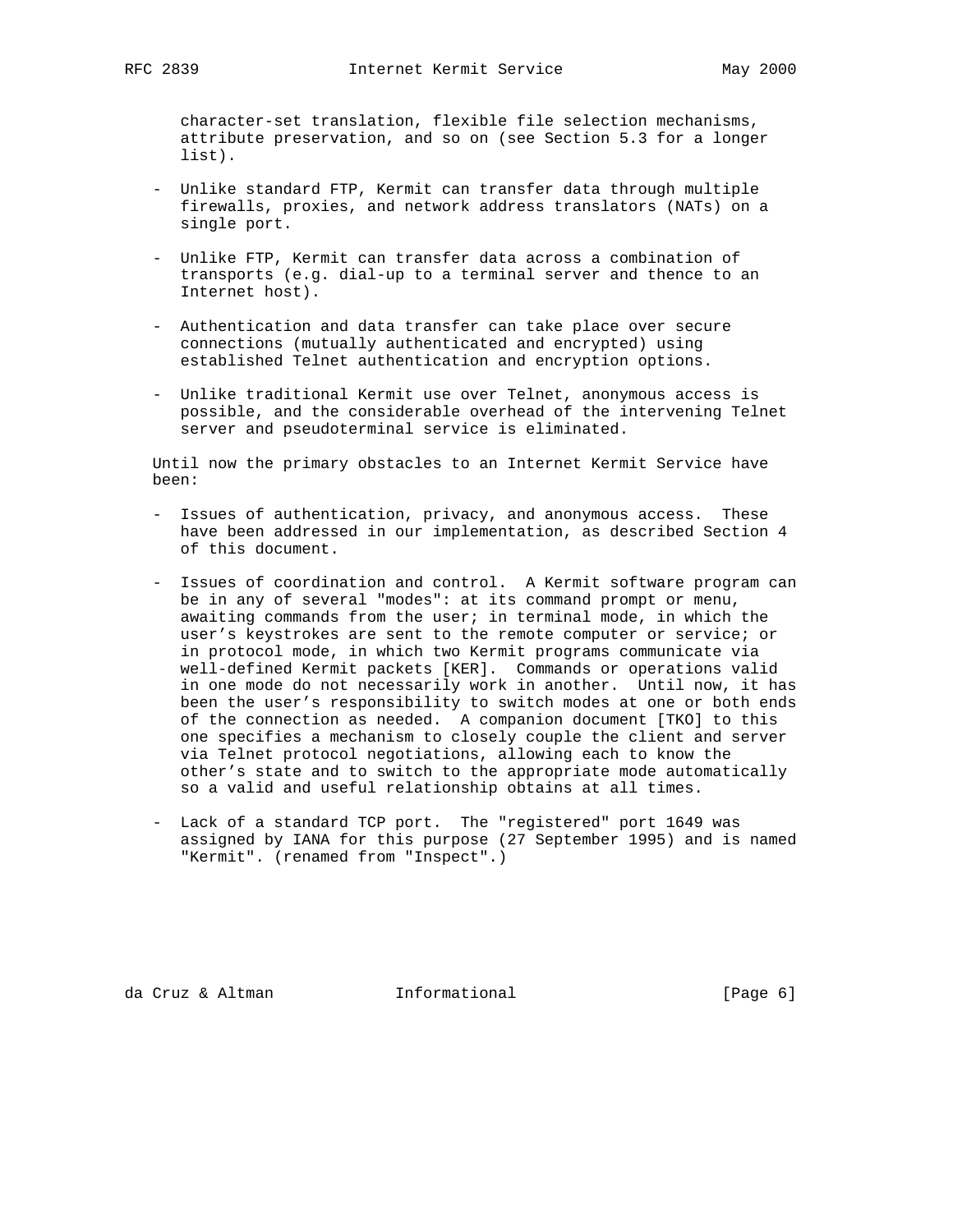# 3. THE INTERNET KERMIT SERVICE MODEL

 The Internet Kermit Service (IKS) uses a standard Telnet [TEL] connection, in which all Telnet rules apply. Unlike FTP, which requires additional TCP connections, IKS uses a single channel for both signaling and data transfer. The connection is multiplexed via (a) Telnet options, and (b) Kermit protocol messages. This allows existing Telnet clients that also support the Kermit protocol, whether or not they support the Telnet Kermit Option [TKO], to use the IKS and take advantage of all relevant Telnet options including authentication and encryption.

 The system Internet services daemon (e.g. inetd) waits for a connection on the Kermit socket (1649) and then starts the IKS on the new connection. The IKS performs the familiar Telnet negotiations including the Telnet Kermit option. Unlike a standard Telnet server, the IKS does not support the ability to present the user with an interactive system shell. The Kermit socket is used only for file transfer and management functions provided by Kermit file transfer protocol and the Kermit script language.

 Once the connection is established, the Telnet Kermit Option is negotiated in both directions. The results determine which of the following configurations is used by the Telnet client and Server:

- . Server-side Kermit Server (SKS)
- . Client-side Kermit Server (CKS)
- . No Kermit Server (NKS)

 Different procedures and functions apply to each configuration. The configuration may be changed at any time by Telnet Kermit Option subnegotiations, which assure that the Telnet client and server are always in compatible states.

The three configurations are described in the following sections.

3.1. Server-Side Kermit Server

 In the Server-Side Kermit Server (SKS) configuration, the Telnet server is the Kermit server and the Telnet client is the Kermit client. This configuration is used when both Telnet client and IKS support the Telnet Kermit Option and the IKS sends WILL KERMIT to the Telnet client and receives DO KERMIT from the Telnet client [TKO].

 In this case, the IKS immediately starts a Kermit server and reports this to the Telnet client with a Telnet KERMIT START-SERVER subnegotiation.

da Cruz & Altman **Informational** (Page 7)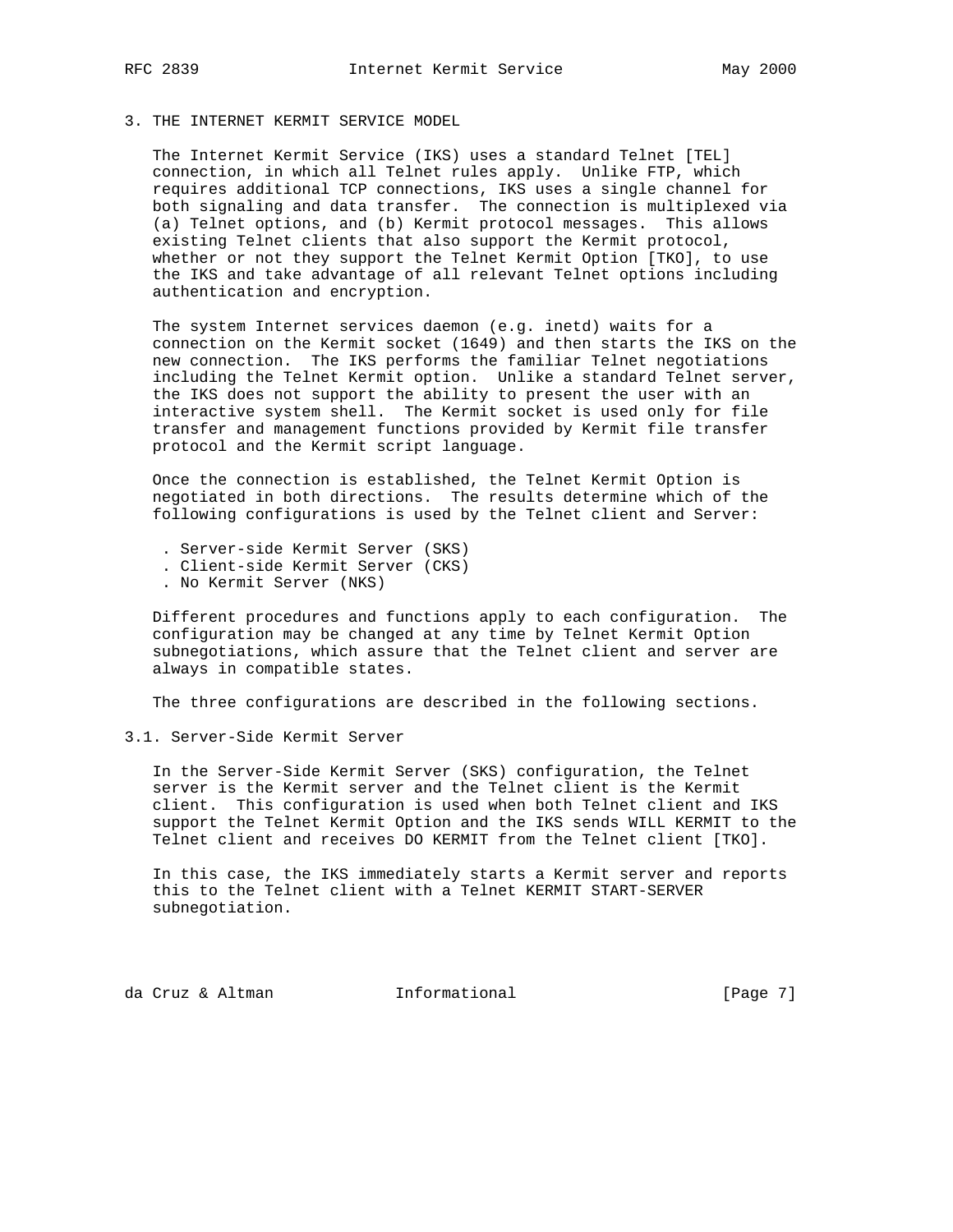The SKS configuration is appropriate when the user wishes to interact only with the Telnet client's commands or menus.

 If authentication was not performed with one of the Telnet Authentication Option protocols, the Kermit server rejects all Kermit protocol operations (except REMOTE LOGIN, REMOTE HELP, REMOTE EXIT, BYE, or FINISH -- that is, the ones that request help, that log in, that close the connection, or that change the status of the connection) until:

- A Kermit REMOTE LOGIN command successfully authenticates the user;
- The login retry limit is reached;
- A Kermit BYE or REMOTE EXIT command is received, which closes the connection;
- A Kermit FINISH command or a Telnet KERMIT REQ-KERMIT-STOP subnegotiation is received to request the IKS exit from Kermit server mode. At this point, the IKS can either exit and close the connection or issue an interactive login prompt, depending on how it was started or configured by the system administrator.

Once the user is authenticated:

- The Telnet client configures itself for Kermit client/server operation, with itself as the Kermit client, communicating with the server only by Kermit packets, and optionally adjusting its menus or commands to eliminate functions (such as terminal emulation) that make no sense in this context.
- The relationship persists until the Telnet client and IKS agree to terminate the Kermit server via Kermit protocol commands (BYE, FINISH, or REMOTE EXIT), or by Telnet Kermit Option subnegotiation, or by closing the connection.
- 3.2. Client-Side Kermit Server

 In the Client-Side Kermit Server (CKS) configuration, the Telnet server is the Kermit client, and the Telnet client is the Kermit server. This configuration is used when the IKS has sent WONT KERMIT or SB KERMIT STOP-SERVER, and the Telnet Client has sent WILL KERMIT and SB KERMIT START-SERVER, indicating that it is prepared to accept and process Kermit protocol packets.

 In the CKS configuration, the Telnet client assumes the role of Kermit server by virtue of its ability to recognize and process Kermit protocol packets in its terminal emulator. Thus the Telnet

da Cruz & Altman (1999) Informational (1999) [Page 8]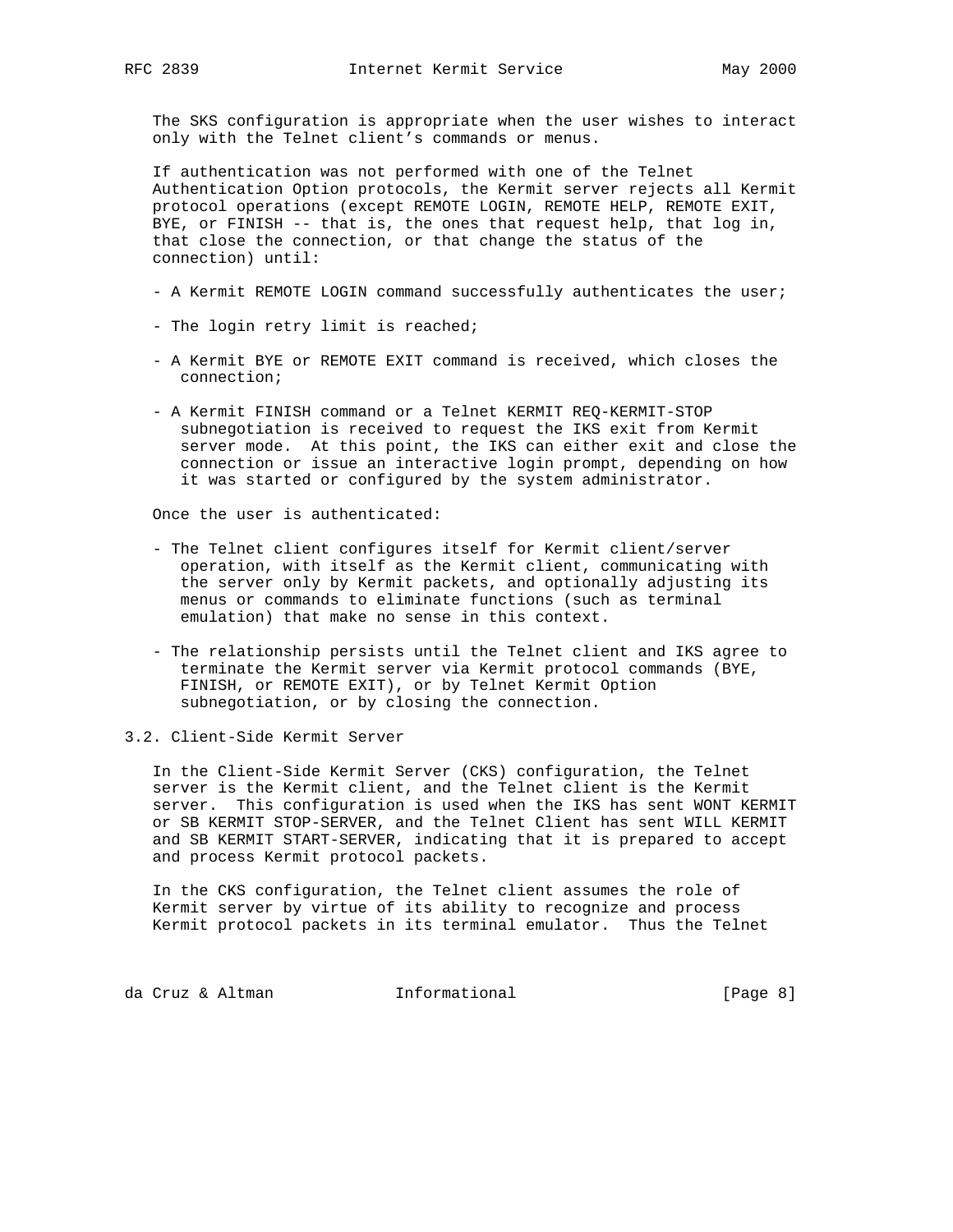client must not send WILL KERMIT or the KERMIT START-SERVER subnegotiation unless its terminal emulator is capable of recognizing Kermit packets.

 If the IKS is at top command level (as opposed to executing a script), or when it reaches top level after finishing a script, it issues its interactive command prompt.

 At this point, the user may type commands or send scripted commands to the IKS command prompt. When a data-transfer command (such as SEND) is issued by the user at the IKS prompt, a Kermit packet is transmitted and recognized by the Telnet client, causing it to automatically perform the requested action (e.g. receive a file), and then resume its previous mode (terminal emulation or script execution) when the data transfer is complete.

 Thus, in the CKS configuration, data transfers are initiated by the IKS rather than by the Telnet client. This configuration is useful when the user prefers the command interface or repertoire of the server to that of the client.

 If the IKS sends a Telnet KERMIT START-SERVER subnegotiation, the relationship switches automatically to Server-Side Kermit Server (Section 3.1), in which the Telnet client is the Kermit client and the Telnet server is the Kermit server.

 If the Telnet client sends a KERMIT STOP-SERVER subnegotiation, the connection switches to No Kermit Server (Section 3.3) and the IKS issues its command prompt. At this point, neither side is a Kermit server, and both sides may optionally disable Kermit protocol commands. Subsequent user action can designate one side or the other as the Kermit server, as desired.

## 3.3. No Kermit Server

 If both Telnet client and IKS send WONT KERMIT or SB KERMIT STOP- SERVER, or if the Kermit client and server are connected across multiple hosts or transports, thus precluding end-to-end Telnet negotiation, a Kermit server is not known to be available. In the KERMIT STOP-SERVER case, the Kermit partners can later switch back to SKS or CKS, but in the other two cases, there is no such signaling and loose coupling characterizes the entire session.

 In the No Kermit Server (NKS) configuration, the IKS presents a command prompt to the Telnet client. As in the Client-Side Kermit Server configuration, plain-text commands are issued to the IKS.

da Cruz & Altman (Page 9)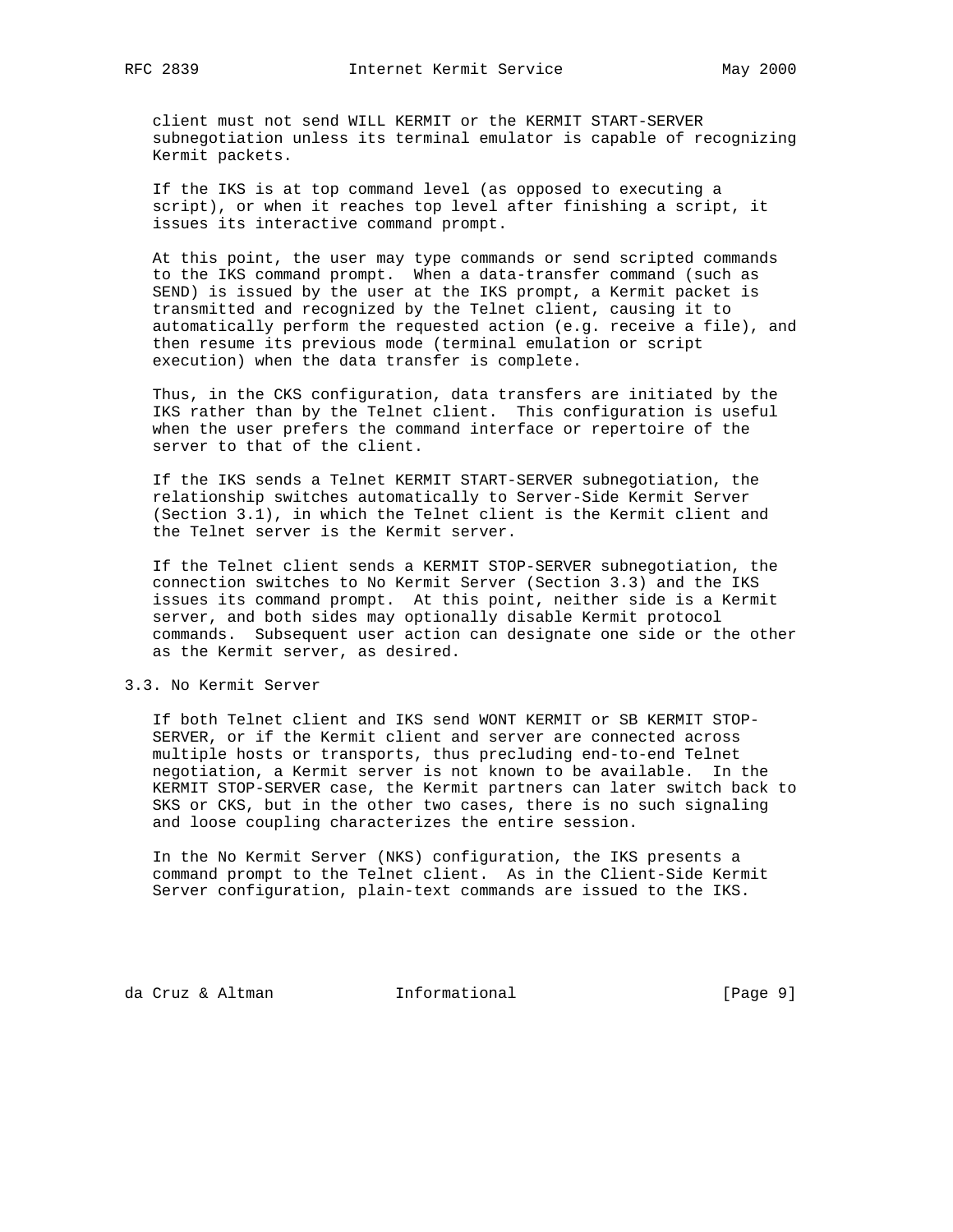In the loosely coupled NKS configuration, the Telnet client does not know the state of the Telnet server, and so can not automatically adjust its commands and menus to present only valid choices, or automatically change its state to complement the server's; it is the user's responsibility to assure that the "mode" (command prompt, terminal emulation, server command wait) of each Kermit partner is appropriate for each action. Thus an Internet Kermit Server appears as an ordinary remote Kermit program to any Telnet client that does not implement the Telnet Kermit Option, or in which this feature is disabled or can not be used.

 The NKS configuration allows successful manual operation of the IKS through Telnet clients that do not support the Telnet Kermit Option. The Telnet client might or might not support Kermit "autodownload" and "autoupload"; if it does not, then the user is forced to manually issue command on both sides of the connection in the traditional and familiar manner [CKB,CMG,K95].

### 4. SECURITY CONSIDERATIONS

#### 4.1. AUTHENTICATION

Authentication is provided via one or more of the following methods:

- The Telnet AUTHENTICATION option;
- The Telnet START\_TLS option;
- Plaintext userid/password verification.

## 4.1.1. Telnet Authentication option

 The use of one of the many Telnet authentication option methods removes the need to transmit passwords in plaintext across public networks. In addition, the exchange of user authentication information often provides a shared secret that can be used with the Telnet Encryption Option protocols to encrypt the connection in one or both directions.

 Telnet authentication may also be used in conjunction with the Telnet START\_TLS option to negotiate end user identity over the encrypted and host authenticated TLS channel.

 The IKS currently supports Kerberos 4, Kerberos 5, Secure Remote Password and Microsoft NTLM authentication methods via the Telnet AUTH option.

da Cruz & Altman Informational [Page 10]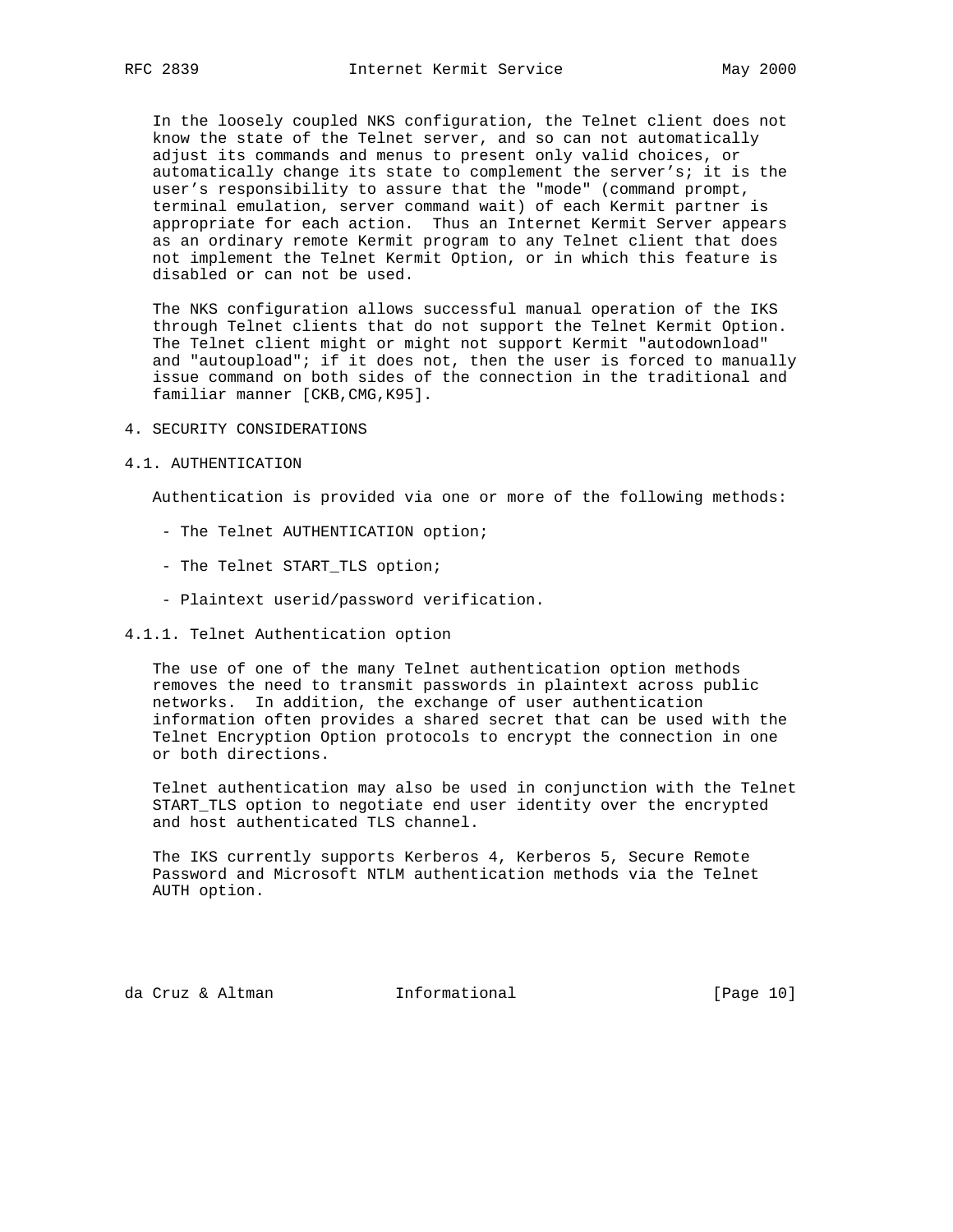#### 4.1.2. Telnet over TLS option

 The Telnet START\_TLS option provides for the negotiation and establishment of a TLS version 1 session after the initial telnet connection. The TLS connection provides host to client authentication via the use of X.509 certificate chains. TLS also supports optional client to host authentication using host verified X.509 certificates which may be used to authenticate a userid provided by the client or be mapped to a userid based upon properties of the certificate.

4.1.3. Plaintext Authentication via Kermit REMOTE LOGIN

 In the Server-Side Kermit Server configuration, if the client is not yet authenticated, the client must log in using a REMOTE LOGIN command, in which a Kermit packet containing user ID and password in clear text is sent from the Telnet client to the Telnet server, which then calls upon local mechanisms to authenticate the user. Any packets other than login (or REMOTE HELP, REMOTE EXIT, FINISH, or BYE) packets are rejected (returned with an error message) until the user is authenticated. If the number of unsuccessful login attempts exceeds the limit, the connection is closed. Many Kermit client programs support this login method already.

 This method should be avoided whenever possible. If plaintext passwords are used, they should only be sent after the Telnet START- TLS option has been negotiated (see 4.2.2). Otherwise, passwords are open to packet sniffing.

4.1.4. Plaintext Authentication via Command Prompt

 In the Client-Side Kermit Server and No Kermit Server configurations, the server presents the user with a plain-text interactive interface that begins with the server issuing "Username:" and "Password:" prompts, just as if the user were logging in to a multiuser timesharing system such as VMS or UNIX. When a password is not required an empty response can be given. Invalid username-password combinations result in a new series of prompts up to the login retry limit, and then disconnection.

 This method should be avoided whenever possible. If plaintext passwords are used, they should only be sent after the Telnet START- TLS option has been negotiated (see 4.2.2). Otherwise, passwords are open to packet sniffing.

da Cruz & Altman Informational [Page 11]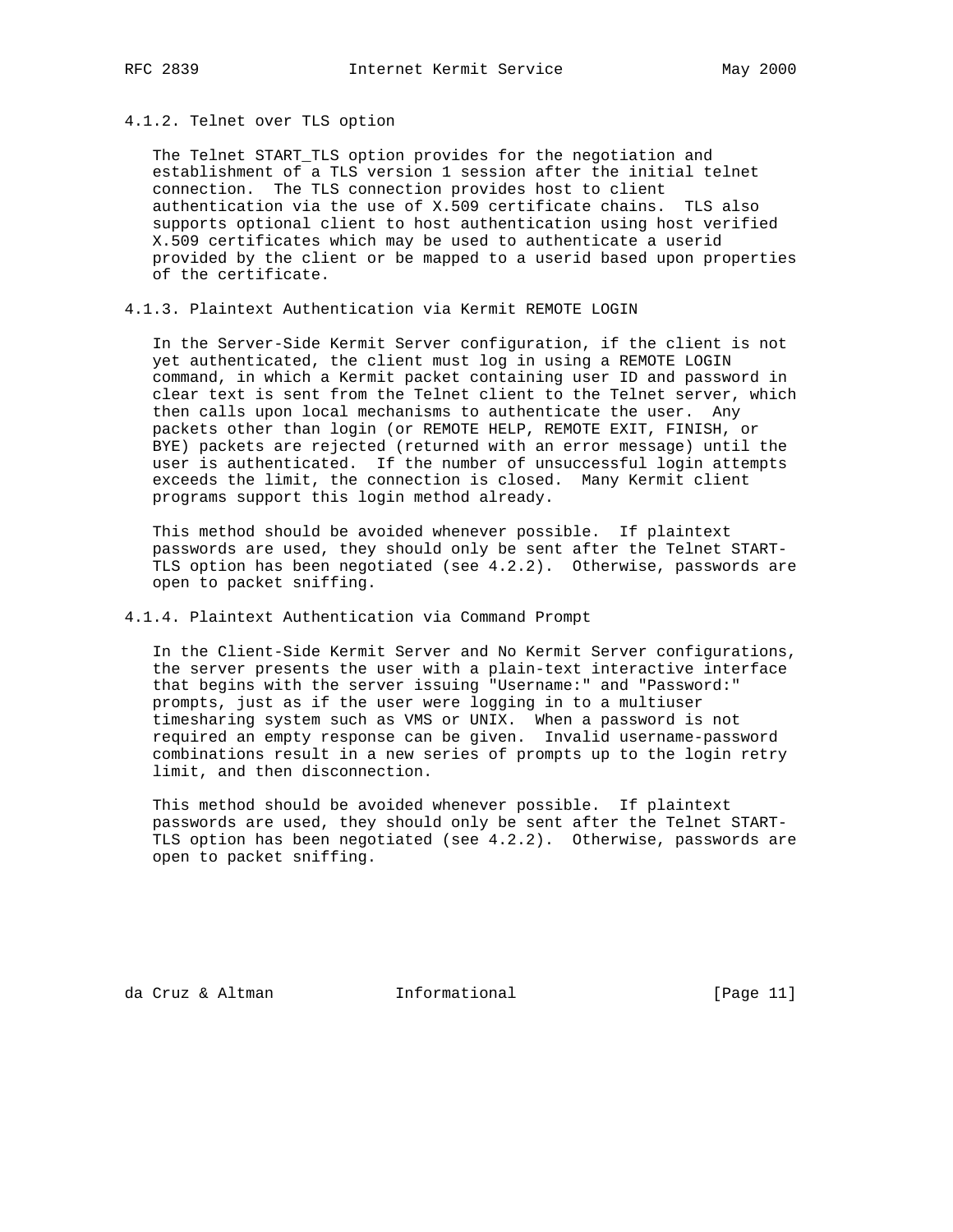## 4.1.5. Anonymous Login

 When the username is "anonymous" or "ftp", the IKS behaves like an anonymous ftp server, in a manner appropriate to the underlying platform. In UNIX, for example, access is restricted to a designated area of the file system. A password might or might not be required, according to the preference of the site administrator.

 If privacy is desired the Telnet START-TLS option should be used (see 4.2.2).

## 4.2. ENCRYPTION (PRIVACY)

 As the Internet becomes ever more public and susceptible to eavesdropping, it becomes increasingly necessary to provide methods for private access to services. Telnet provides two such mechanisms:

. Telnet Encryption option

. Telnet START-TLS option

#### 4.2.1. Telnet Encryption option

 The Telnet Encryption option, although it has never achieved RFC status, has been used for years in conjunction with the Telnet Auth option in Telnet clients and servers that support Kerberos 4, Kerberos 5, Secure Remote Password, and others. The IKS currently supports the following encryption methods under the Telnet Encryption option:

- . cast128\_ofb64
- . cast5\_40\_ofb64
- . des\_ofb64
- . cast128\_cfb64
- . cast5\_40\_cfb64
- . des\_cfb64

4.2.2. Telnet over TLS option

 Transport Layer Security (TLS), the successor to Secure Sockets Layer (SSL), provides methods to implement Server authentication, Client authentication, and Transport Layer encryption. Unlike Telnet Encryption, Start-TLS does not require the use of Telnet Authentication in order to provide a private channel. This means that it can be used in conjunction with plaintext passwords and anonymous connections.

da Cruz & Altman **Informational** [Page 12]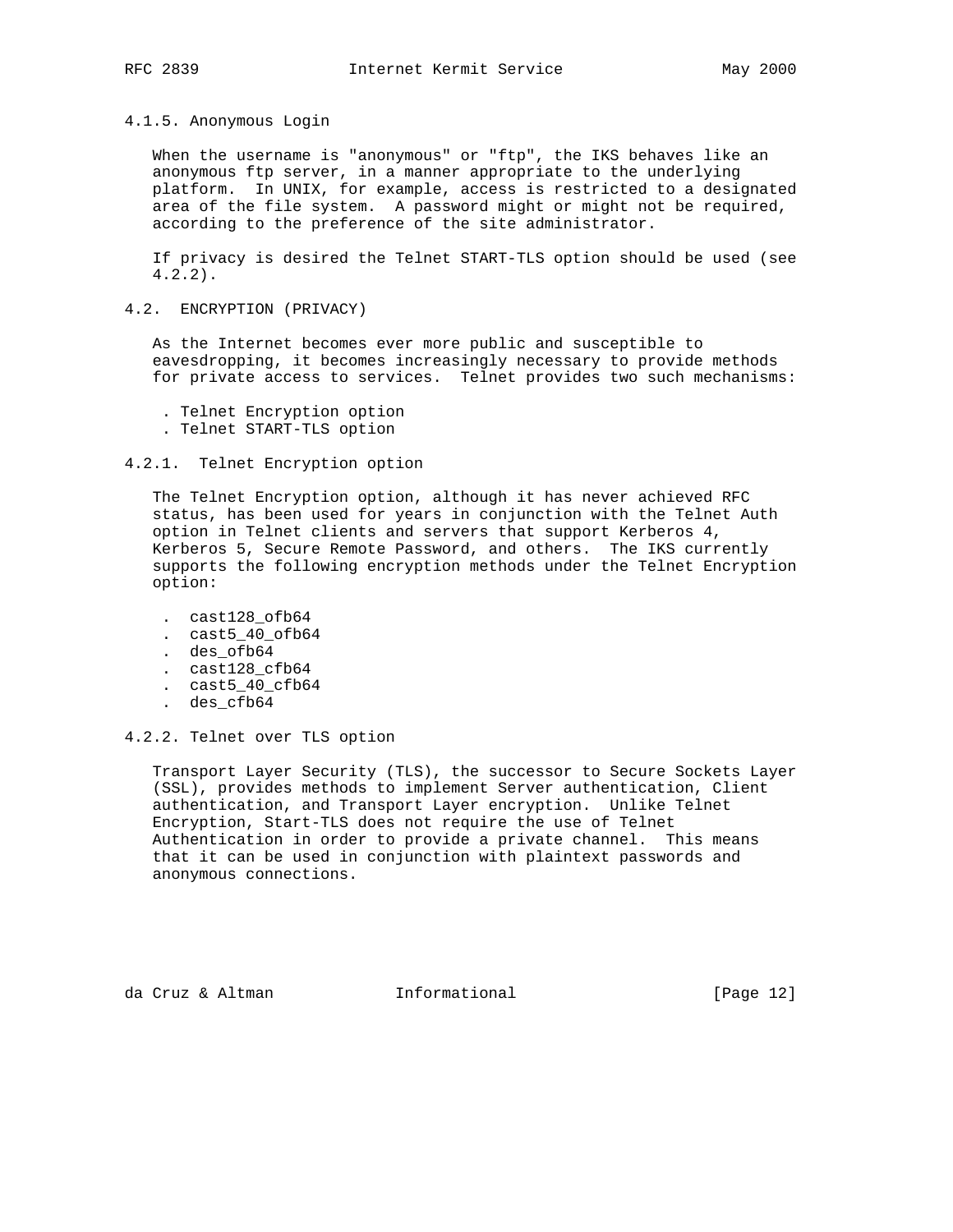# 5. SERVICES

 The Internet Kermit Service includes features for both users and system administrators. The IKS is incorporated into the 7.0 release of Columbia University's C-Kermit software, which is the "master" Kermit software program in terms of features and command language. An overview of C-Kermit can be found at:

 http://www.columbia.edu/kermit/ckermit.html http://www.kermit-project.org/ckermit.html

 When C-Kermit is employed as an Internet Kermit Service, it may offer all its functions to "real" users (those who are authenticated as specific users), and a safe subset of its functions to anonymous users.

 The Internet Kermit Service resembles an FTP server in that it performs its own authentication and uses a well-defined protocol to communicate with its client, but differs from the FTP server by also offering (at the system manager's discretion) an interactive user interface to the Telnet client when it is in terminal mode. It also differs from FTP in restricting all protocol messages and data transfer to a single socket connection.

 An IKS has been deployed at Columbia University for worldwide public access to the Kermit FTP site:

 telnet://kermit.columbia.edu:1649/ telnet://ftp.kermit-project.org:1649/

5.1. Features for System Administrators

 The system administrator can supply IKS configuration parameters as command-line options or in a configuration file, or both in combination. Such parameters include:

- . Whether anonymous logins are allowed.
- . The file system or root directory to which anonymous users are restricted.
- . Specification of permissions and other attributes to be assigned to files uploaded by anonymous users.
- . Whether to make session entries in system logs.

da Cruz & Altman **Informational** [Page 13]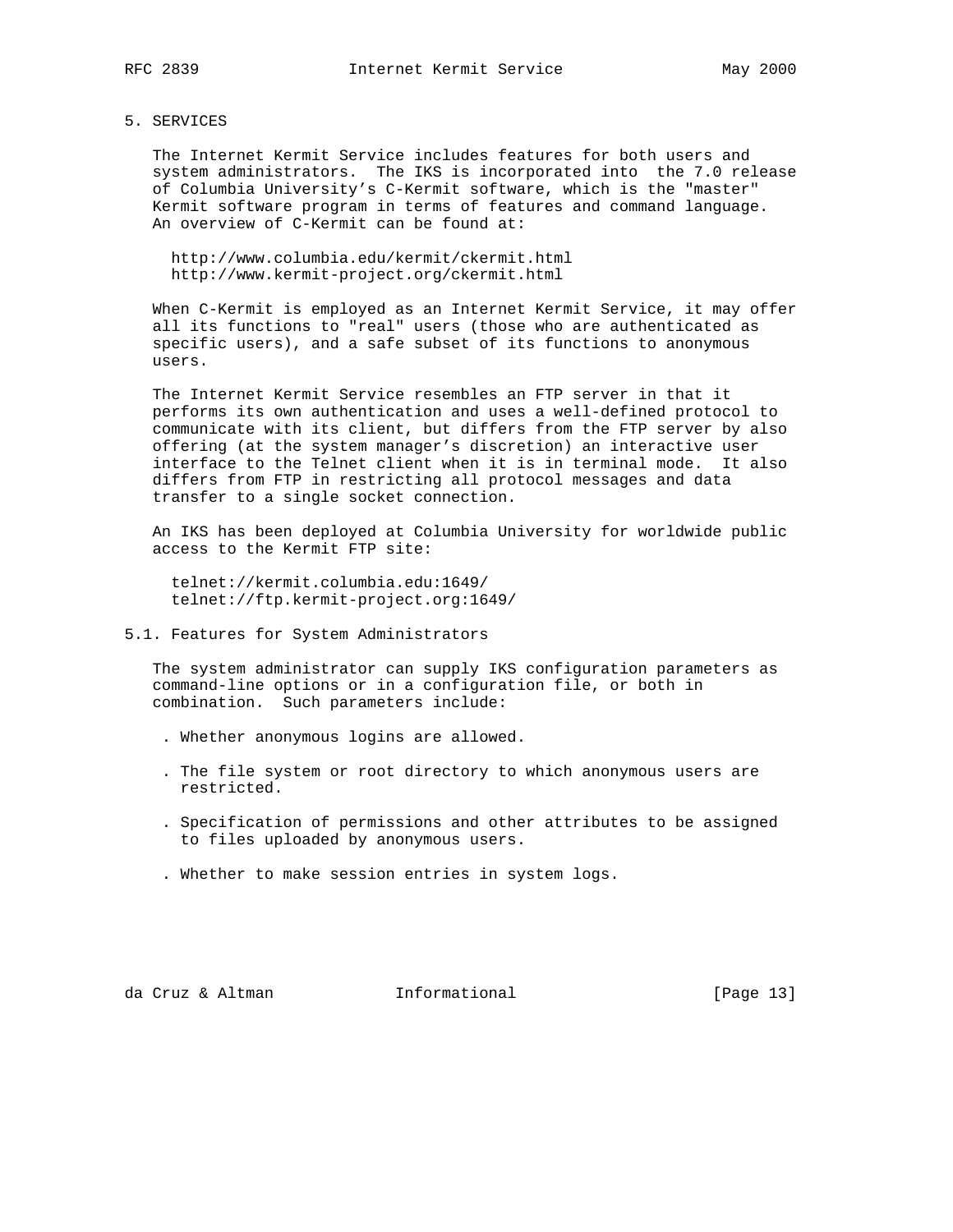- . Specific services to disable: reception of files, sending of files, sending of email, printing, changing of directories, getting directory listings, deleting files, etc (see next section).
- . Whether access to the interactive command prompt is allowed.
- 5.2. Features for Users

 The IKS supports a wide range of services, including, but not limited to, the following:

- . Authentication as a real user or anonymously.
- . Transmission of files to which read access is allowed.
- . Reception of files into directories or devices to which write access is allowed.
- . The ability to display a file on the client's screen.
- . Ability to list files.
- . Ability to change its working (default) directory.
- . Ability to delete files to which write or delete access is allowed.
- . Ability to rename and copy files
- . Ability to create and remove directories.
- . The ability to route received files to a specified printer, or to send them as email to a specified address list.
- . Client control of server parameter settings, within limits established by the server system administrator.
- . Transmission of variables from client to server or vice versa.
- . Remote and local script execution.
- . Remote and local procedure execution.

da Cruz & Altman Informational [Page 14]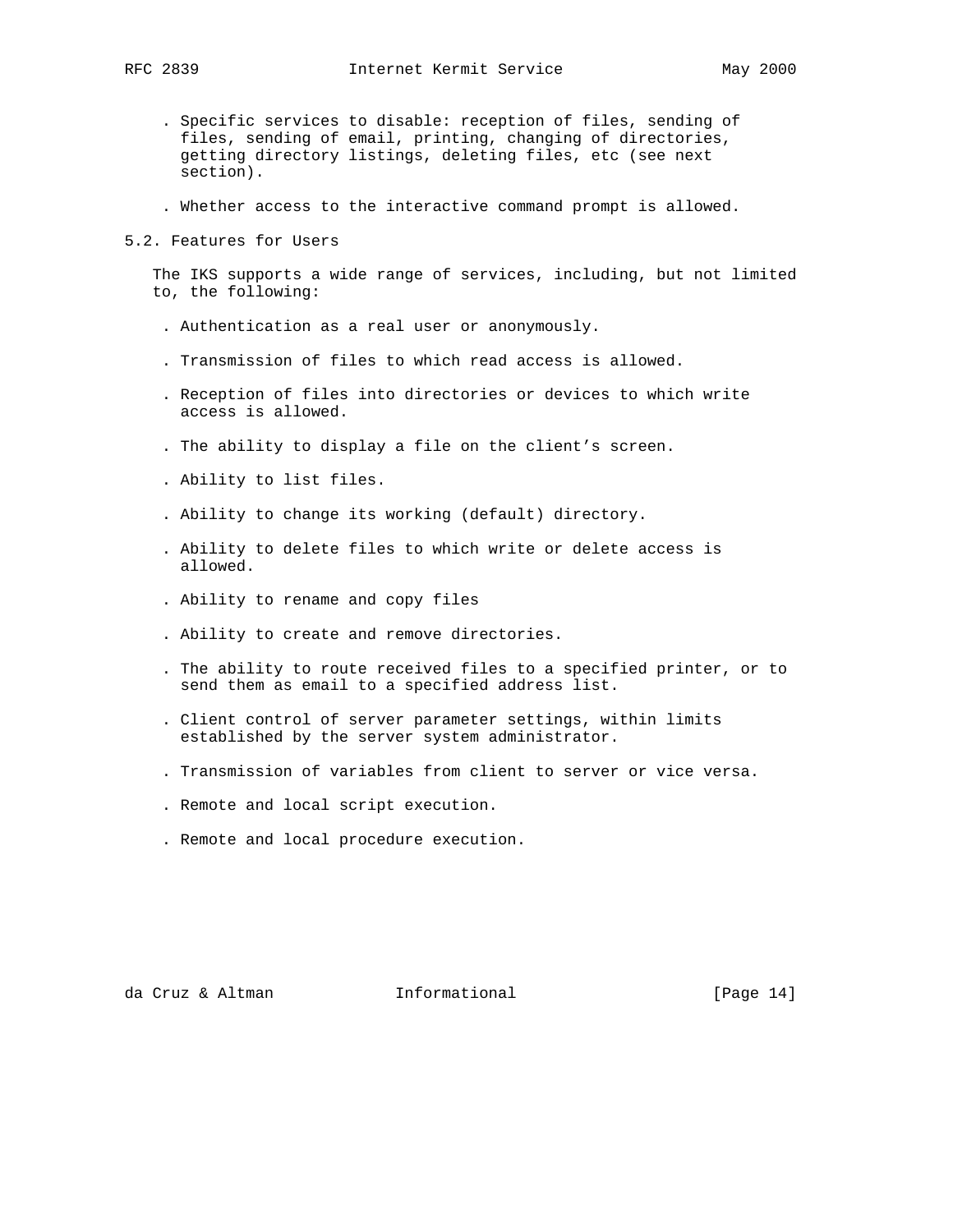File transfer features include:

- . Kermit text-mode transfers incorporate not only record-format conversion, but also character-set translation;
- . Kermit can switch automatically between text and binary mode on a per-file basis when sending groups of files.
- . A selection of file collision options, including "make backup copy of existing file and accept incoming file", "reject incoming file", "accept incoming file only if newer than existing file", etc.
- . Numerous methods for selecting the files to be transferred, including pattern matching, lists of filenames (or patterns), exception lists, date and/or size ranges, etc.
- . Filename conversion and file renaming.
- . Automatic directory creation if elected and enabled.
- . Standard mechanisms for directory traversal, allowing transmission of entire directory trees or other file hierarchies even between unlike file systems such as VMS, UNIX, and Windows.
- . Atomic file movement: optionally, the source file can be deleted (or renamed, or moved) when and only when it has been transferred successfully.
- . Kermit can retain file attributes including time stamps and permissions (at the user's or system administrator's discretion), even between unlike platforms;
- . Recovery of interrupted transfers from the point of failure.
- . File-transfer pipes and filters.

Script programming features include:

- . Macros with parameter substitution.
- . Built-in and user-defined variables and arrays, with global or local scope.

da Cruz & Altman Informational [Page 15]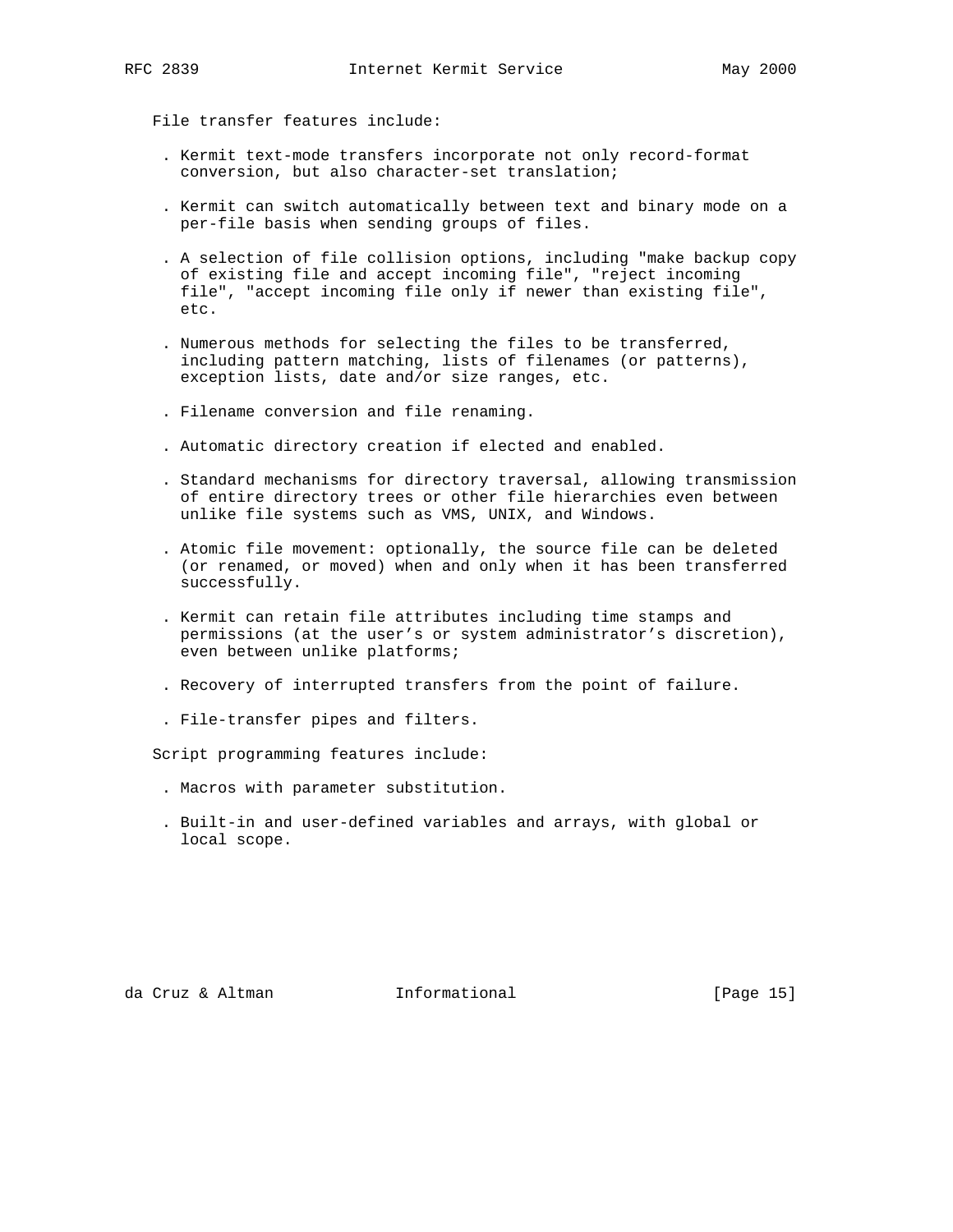- . Built-in and user-defined functions. Built-in functions include:
	- String functions
	- Arithmetic functions
	- Date / time functions
	- File functions
- . Input search for multiple simultaneous targets.
- . IF-ELSE, WHILE, FOR, SWITCH, GOTO, C-like block structure.
- . Every command returns a completion status that may be tested and used as a basis for subsequent actions.

## 5.3. User Interface

 The Internet Kermit Service uses the Kermit command and script language, as implemented in Columbia University's C-Kermit communication software [CKB]. This program and its command language are portable to all known varieties of UNIX, as well as to Windows 95/98/NT, OS/2, Digital (Open)VMS, Stratus VOS, Data General AOS/VS, Plan 9, OS-9, QNX, the Commodore Amiga, and other platforms. The C-Kermit command language is a superset of that of other Kermit software programs including MS-DOS Kermit for DOS and Windows 3.x, IBM Mainframe Kermit for VM/CMS, MVS/TSO, CICS, and MUSIC, PDP-11 Kermit for RT-11, RSTS/E, RSX-11, and IAS, and dozens of other Kermit programs.

 It is far beyond the scope of this document to enumerate, let alone describe, the commands and services of C-Kermit; this is the subject of a 600-page book [CKB], augmented by hundreds of pages of online material. A brief overview is included here.

 Commands are based on English words. There is no plan at present to support other natural languages (Italian, Portuguese, Norwegian, Russian, Hebrew, Japanese, Cherokee, etc) as alternative bases for command words, since this would reduce the portability of scripts. However, since the command language includes a macro capability, macros may be defined to provide selected commands in different languages if desired.

 Certain commands can apply either locally or remotely, for example "CD" (Change Directory). The convention is to prefix the command with the word REMOTE if it is to apply remotely. Example: "cd foo" changes to the "foo" directory on the computer where the command was given; "remote cd foo" sends a Kermit packet to the Kermit server requesting it to change its directory to "foo". The commands in this category include:

da Cruz & Altman 1nformational (Page 16)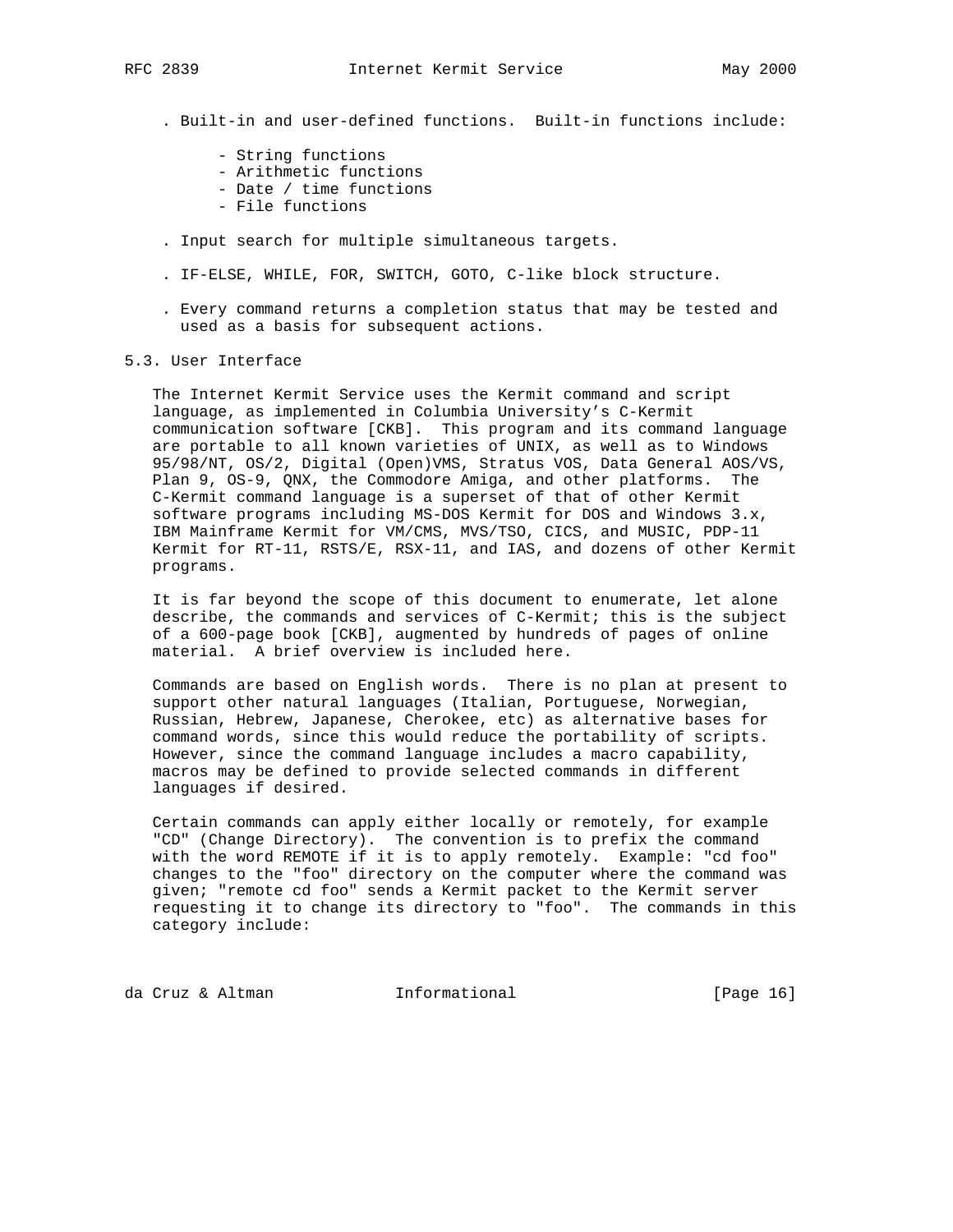| ASSIGN <variable> <value></value></variable>     | Assign a value to a variable.  |
|--------------------------------------------------|--------------------------------|
| CD <directory></directory>                       | Change working directory.      |
| COPY <files> <destination></destination></files> | Copy file(s)                   |
| DELETE <files></files>                           | Delete $file(s)$               |
| DIRECTORY [ <pattern> ]</pattern>                | List $file(s)$                 |
| EXIT                                             | Exit                           |
| HELP [ <topic-or-command> ]</topic-or-command>   | Display help text              |
| MKDIR <directory></directory>                    | Create a directory             |
| PRINT <files></files>                            | Print $file(s)$                |
| PWD                                              | Print working directory        |
| RENAME <old> <new></new></old>                   | Rename $file(s)$               |
| RMDIR <directory></directory>                    | Remove a directory             |
| SET <parameter> <value></value></parameter>      | Change a parameter's value     |
| TYPE <file></file>                               | Display the contents of a file |

 As a convenience, REMOTE commands also have short synonyms: RASSIGN, RCD, RCOPY, RDELETE, and so forth.

The basic file transfer commands are:

| SEND [ modifiers ] <files></files> | Send file(s) (to server)  |
|------------------------------------|---------------------------|
| GET [ modifiers ] <files></files>  | Get file(s) (from server) |

 These commands take a file name, pattern, or list, plus various optional modifiers, including transfer mode specifiers (text, binary), file selectors (date, size, exception list), aliasing, name and path options, disposition specifiers, and so on.

 In addition to the commands listed above, the following commands are sent by the client to the server:

| REMOTE OUERY |  |  |  | Get value of variable or procedure   |  |
|--------------|--|--|--|--------------------------------------|--|
| BYE.         |  |  |  | Log out and close the connection     |  |
| FINISH       |  |  |  | Request the server leave server mode |  |

 Like all Kermit client/server commands, these can be disabled if desired.

 Of course there are numerous other commands with purely local effect, such as the many scripting commands. These, plus all the commands above, are fully documented in [CKB]. The repertoire grows over time, but never in a way that invalidates existing scripts.

 The system administrator can allow or forbid access to any of these features, and to the command language as a whole. In the latter case, the IKS may be accessed only as a Kermit server, by giving commands to the client.

da Cruz & Altman Informational [Page 17]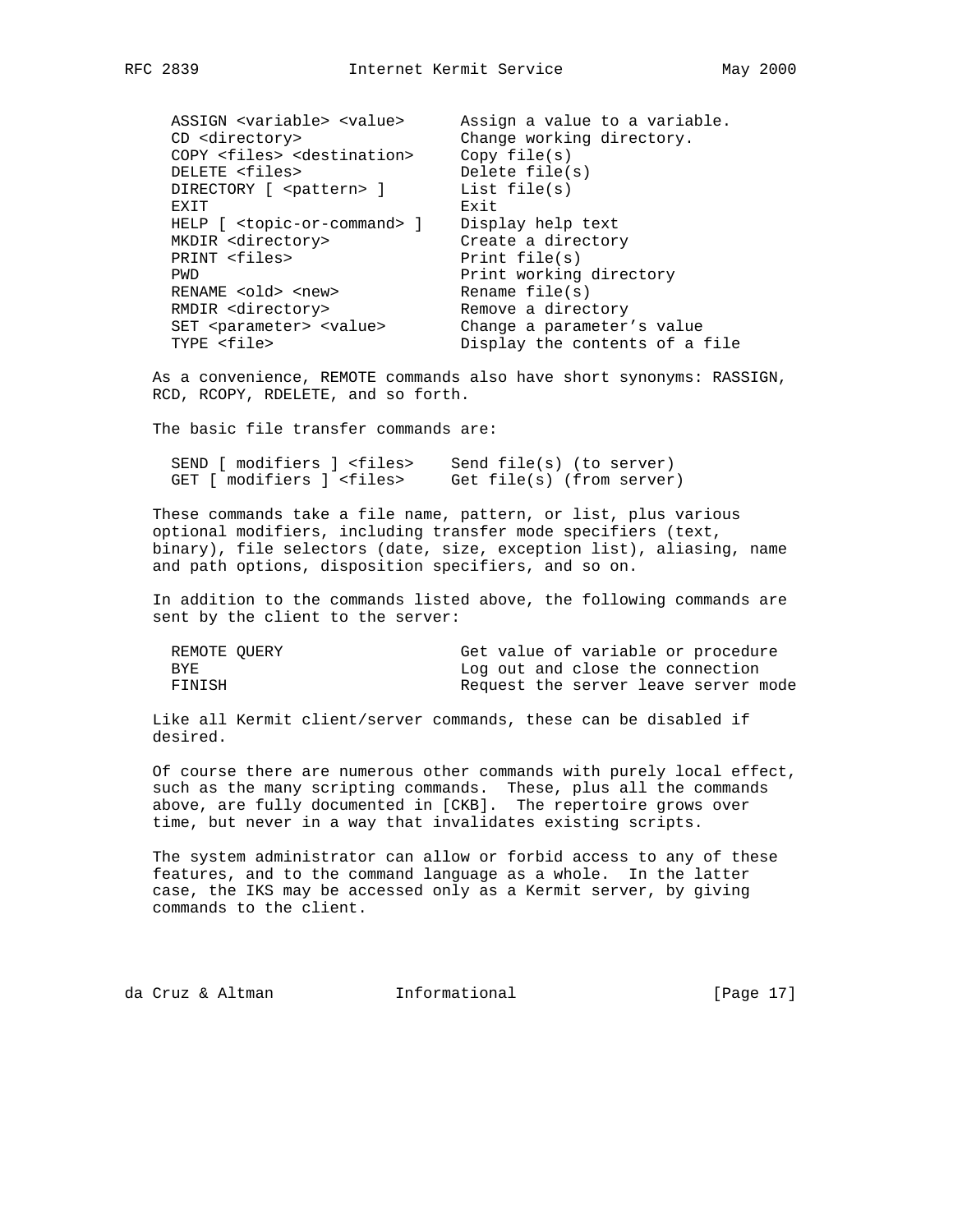# 6. REFERENCES

- [TKO] Altman, J. and F. da Cruz, "Telnet Kermit Option", RFC 2840, May 2000.
- [BCP] Bradner, S., "Key words for use in RFCs to Indicate Requirement Levels", BCP 14, RFC 2119, March 1997.
- [KER] da Cruz, Frank, "Kermit, A File Transfer Protocol", Digital Press/ Butterworth Heinemann, Newton, MA (1987). 379 pages, ISBN 0-932376-88-6.
- [CKB] da Cruz, Frank, and Christine M. Gianone, "Using C-Kermit", Second Edition, Digital Press / Butterworth-Heinemann, Woburn, MA (1997). 622 pages, ISBN 1-55558-164-1.
- [CMG] Gianone, Christine M., "Using MS-DOS Kermit", Second Edition, Digital Press / Butterworth-Heinemann, Woburn, MA (1992). 345 pages, ISBN 1-55558-082-3.
- [K95] Gianone, Christine M., and Frank da Cruz, "Kermit 95", Manning Publications, Greenwich CT, (1996). 88 pages, ISBN 1-884777-  $14-7$ .
- [PRF] Huggins, James K., "Kermit Protocol Formal Specification and Verification", in Boerger, E., "Specification and Validation Methods", Oxford University Press (1995). ISBN 0-19-853854-5.
- [FTP] Postel, J. and J. Reynolds, "File Transfer Protocol (FTP)", STD 9, RFC 959, October 1985.
- [TEL] Postel, J. and J. Reynolds, "Telnet Protocol Specification", STD 8, RFC854, May 1983, et seq.; "Telnet Option Specification", STD 8, RFC855, May 1983, et seq.
- [IAN] Internet Assigned Numbers Authority: http://www.iana.org/numbers.html http://www.iana.org/assignment/port-numbers

da Cruz & Altman Informational [Page 18]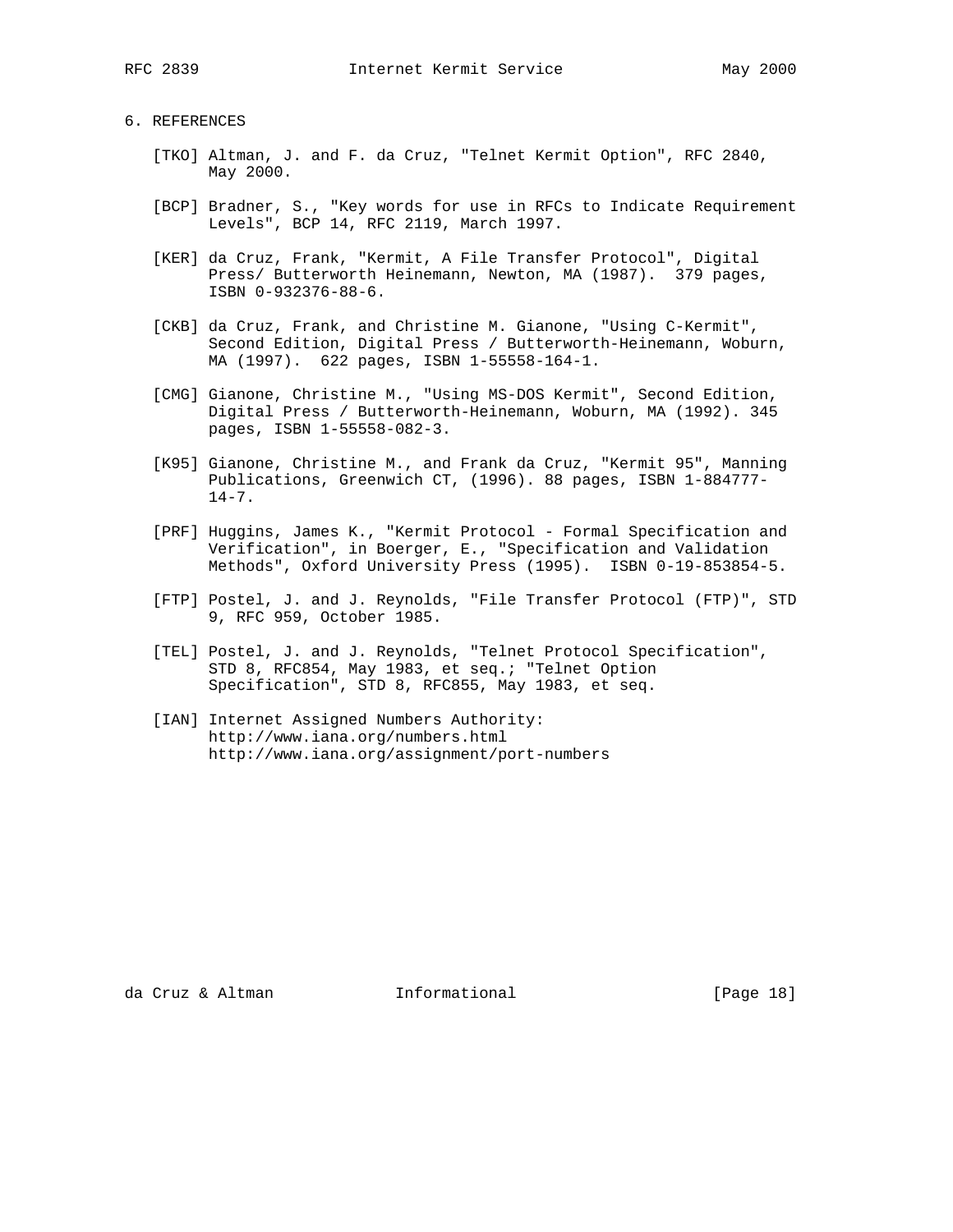7. AUTHORS' ADDRESSES

Frank da Cruz

EMail: fdc@columbia.edu

Jeffrey E. Altman

EMail:jaltman@columbia.edu

 The Kermit Project Columbia University 612 West 115th Street New York NY 10025-7799 USA http://www.columbia.edu/kermit/ http://www.kermit-project.org/